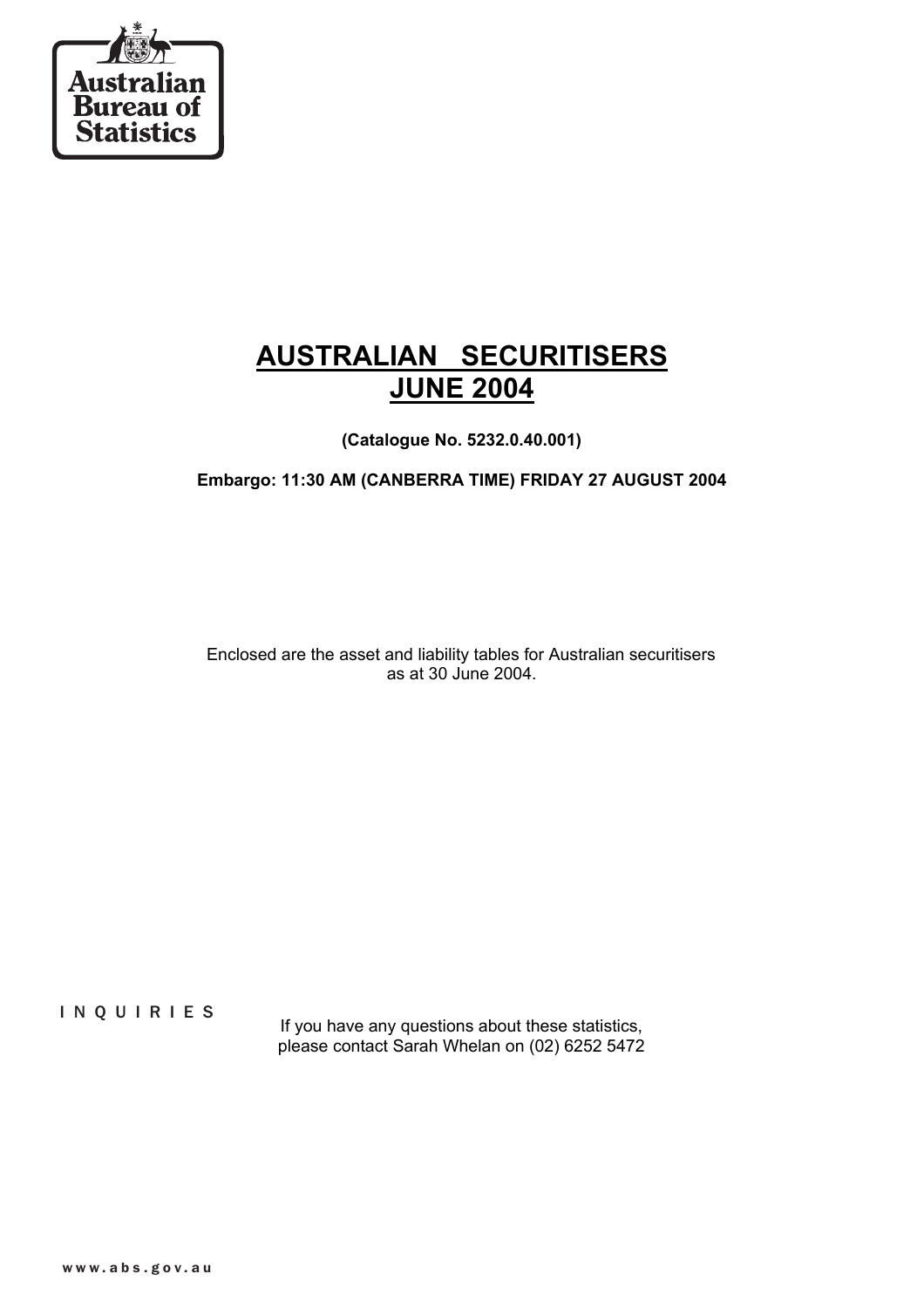# **MAIN FEATURES**

*New this Issue* Table 3 shows the loan portfolio of securitisers split by loans to Households and loans to Private Non-Financial Corporations. This reflects how securitiser loan data is used in the Financial Accounts (ABS cat.no.5232.0) and Reserve Bank credit aggregates (RBA Bulletin).

*Assets of Securitisers* At the end of the June quarter 2004, total assets of Australian Securitisers was \$159.8 billion (up \$4.1, 2.6%).



Mortgage assets, which accounted for 78.0% of total assets, was \$124.7 billion at June 2004, an increase of \$5.8 billion (4.9%) during the quarter.

During the June quarter 2004, residential mortgages increased by \$4.4 billion (4.0%), and commercial mortgages increased by a record \$1.4 billion (18.0%), .

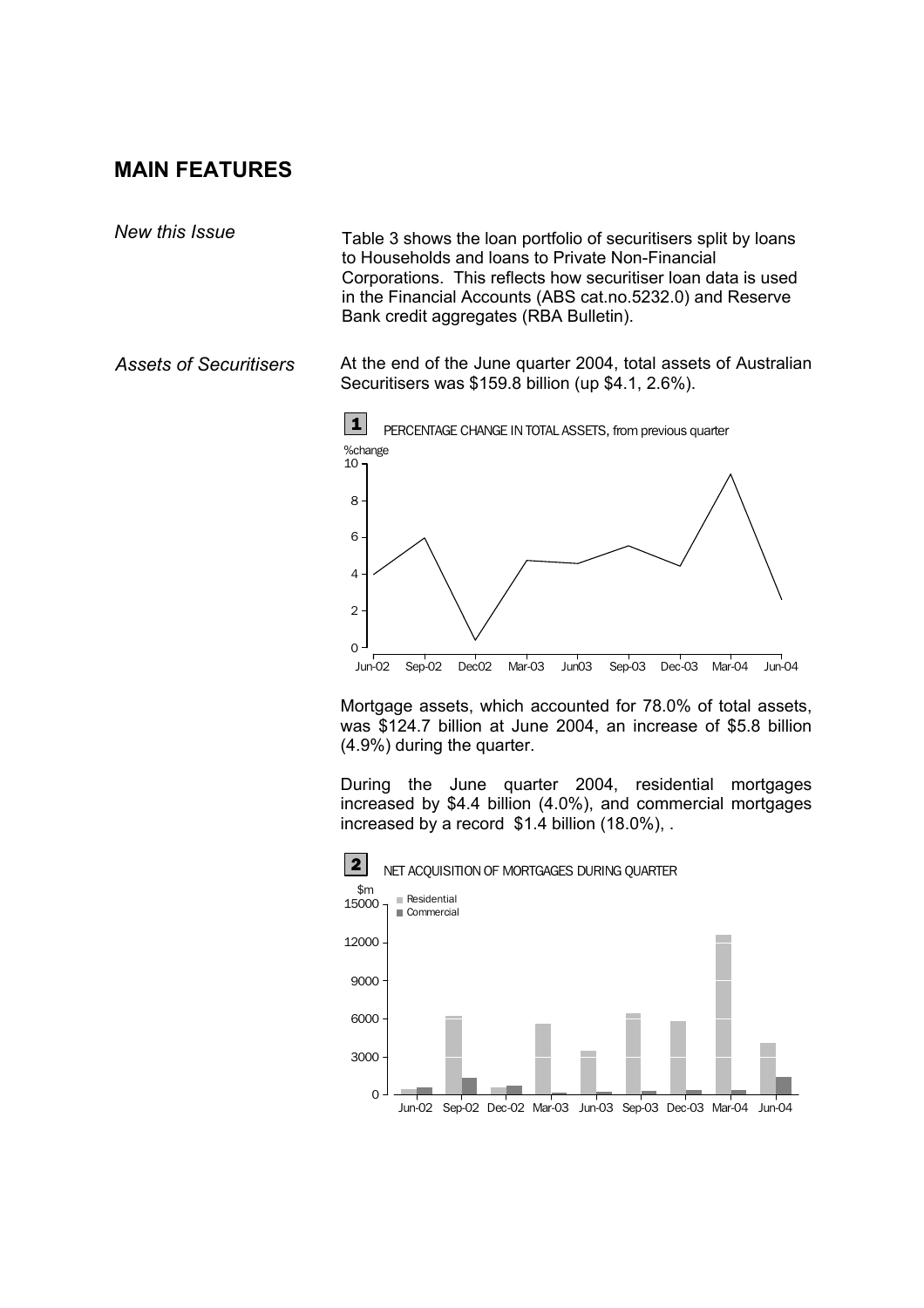*Asset backed securities* The increase of \$4.0 billion in total assets during the June quarter was financed primarily by an increase in asset backed securities issued both domestically and off-shore (up \$6.0, 4.4%) to \$144.5 billion.



Asset backed securities issued overseas increased to 37.0% of total liabilities in the June 2004 quarter, with asset backed securities issued domestically also increasing to 53.4% of total liabilities.

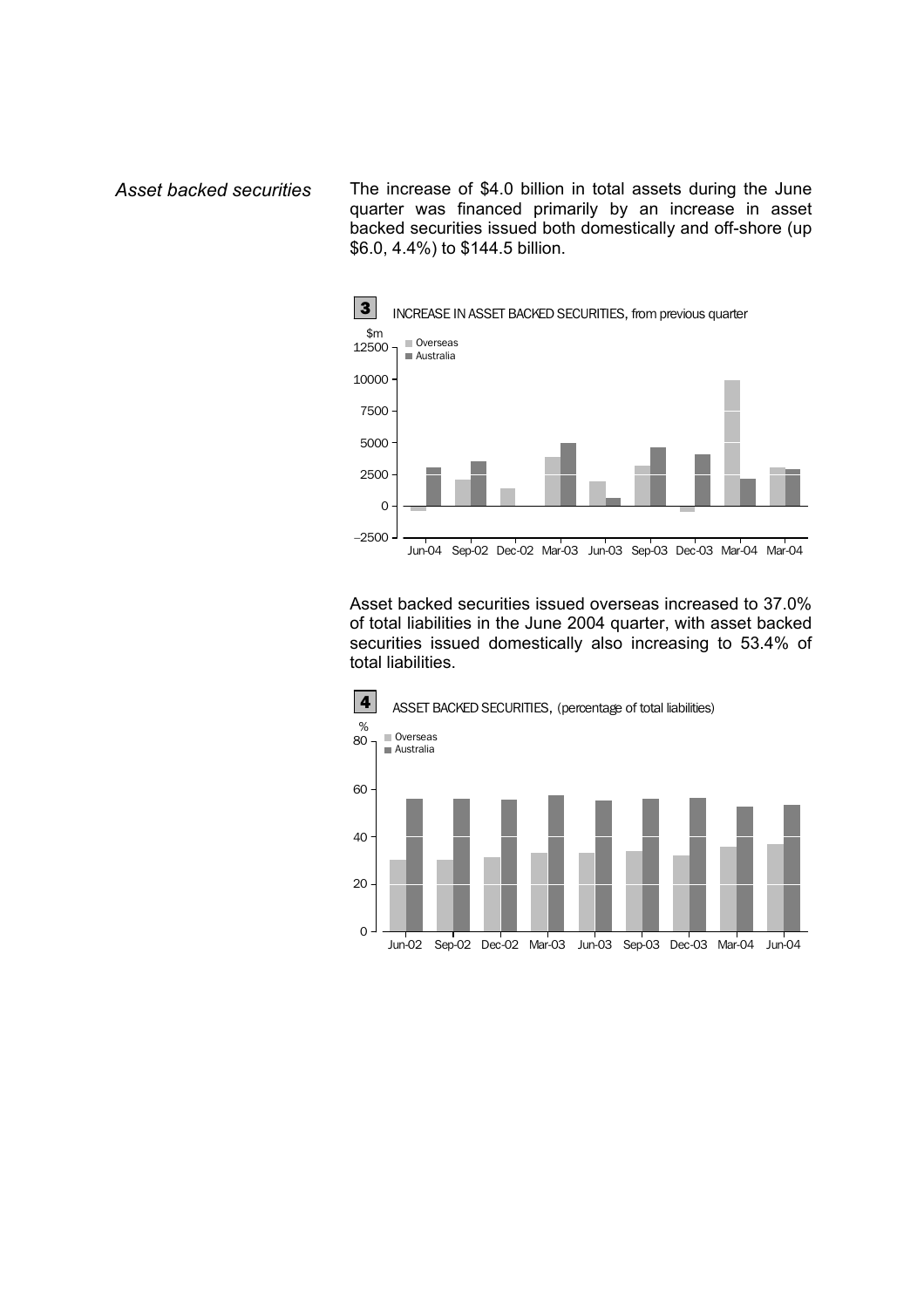| <b>TABLE 1. TOTAL ASSETS at the end of quarter (Smillions)</b> |  |  |  |
|----------------------------------------------------------------|--|--|--|
|                                                                |  |  |  |

|                         |           |              |                      |            |                                     |       | Loans              |        |        |                |
|-------------------------|-----------|--------------|----------------------|------------|-------------------------------------|-------|--------------------|--------|--------|----------------|
|                         |           |              | Long term securities |            | <b>Mortgages</b>                    |       | <b>Predit card</b> |        |        |                |
|                         |           | <b>Short</b> | Asset-               |            |                                     |       | loans and          |        |        |                |
|                         | Cash and  | term         | backed               |            |                                     | Non-  | trade              |        | Other  | <b>Total</b>   |
| Date                    | deposits  | securities   | bonds                | Other      | Residential residential receivables |       |                    | Other  | assets | <b>Assets</b>  |
| Dec-92                  | n.a.      | n.a.         | n.a.                 | n.a.       | 5,706                               | 749   | 381                | 653    | 100    | 8,628          |
| Mar-93                  | n.a.      | n.a.         | n.a.                 | n.a.       | 5,437                               | 685   | 380                | 660    | 100    | 8,492          |
| <b>Jun-93</b>           | 43        | n.p.         | 422                  | n.p.       | 5,380                               | 576   | 252                | 923    | 11     | 8,685          |
| Sep-93                  | 34        | n.p.         | 493                  | n.p.       | 4,803                               | 433   | 252                | 1,122  | $\tau$ | 8,318          |
| Dec-93                  | 36        | 199          | 573                  | 1,080      | 4,584                               | 408   | 276                | 1,007  | 16     | 8,179          |
| Mar-94<br><b>Jun-94</b> | 31        | 219          | 569                  | 696        | 4,551                               | 339   | 276                | 1,120  | 17     | 7,818          |
|                         | 70        | 165          | 816                  | 693        | 4,602                               | 339   | 276                | 1,909  | 133    | 9,003          |
| Sep-94                  | 75<br>154 | 207          | 783                  | 806<br>724 | 4,455                               | 230   | 301<br>300         | 1,555  | 155    | 8,567<br>8,690 |
| Dec-94<br>Mar-95        |           | 213          | 773<br>781           | 924        | 4,674                               | 213   |                    | 1,485  | 154    |                |
|                         | 167       | 486          |                      |            | 5,391                               | 197   | 325                | 1,458  | 208    | 9,937          |
| <b>Jun-95</b>           | 142       | 272          | 928                  | 957        | 5,171                               | 187   | 526                | 1,456  | 206    | 9,845          |
| Sep-95                  | 220       | 530          | 947                  | 951        | 4,945                               | 179   | 549                | 1,483  | 208    | 10,012         |
| Dec-95                  | 396       | 364          | 1,010                | 1,077      | 6,422                               | 177   | 357                | 1,762  | 279    | 11,844         |
| Mar-96                  | 235       | 486          | 1,059                | 1,167      | 7,349                               | 177   | 414                | 1,123  | 286    | 12,296         |
| $Jun-96$                | 197       | 262          | 1,287                | 1,094      | 8,247                               | 105   | 451                | 1,774  | 413    | 13,830         |
| Sep-96                  | 318       | 373          | 1,293                | 687        | 9,710                               | 118   | 279                | 1,950  | 579    | 15,307         |
| Dec-96                  | 440       | 376          | 1,642                | 505        | 10,670                              | 84    | 321                | 2,052  | 672    | 16,762         |
| Mar-97                  | 311       | 361          | 1,828                | 491        | 11,931                              | 130   | 333                | 2,128  | 669    | 18,182         |
| <b>Jun-97</b>           | 231       | 598          | 1,856                | 471        | 13,618                              | 145   | 375                | 2,697  | 455    | 20,446         |
| Sep-97                  | 205       | 809          | 2,112                | 567        | 16,755                              | 236   | 334                | 3,023  | 677    | 24,718         |
| Dec-97                  | 264       | 623          | 2,849                | 535        | 18,016                              | 245   | 326                | 3,216  | 505    | 26,579         |
| Mar-98                  | 429       | 1,311        | 3,038                | 535        | 19,007                              | 263   | 380                | 3,513  | 545    | 29,021         |
| <b>Jun-98</b>           | 466       | 1,401        | 3,528                | 518        | 22,185                              | 340   | 432                | 3,523  | 792    | 33,185         |
| Sep-98                  | 595       | 1,546        | 3,698                | 572        | 23,621                              | 252   | 811                | 4,198  | 1,144  | 36,437         |
| Dec-98                  | 563       | 1,647        | 4,700                | 579        | 25,541                              | 241   | 857                | 4,388  | 1,101  | 39,617         |
| Mar-99                  | 562       | 2,384        | 4,696                | 569        | 26,317                              | 235   | 1,100              | 5,771  | 919    | 42,553         |
| <b>Jun-99</b>           | 605       | 2,328        | 5,011                | 828        | 28,433                              | 233   | 1,538              | 5,565  | 906    | 45,447         |
| Sep-99                  | 773       | 1,980        | 5,032                | 957        | 32,494                              | 265   | 1,458              | 6,488  | 1,488  | 50,935         |
| Dec-99                  | 1,002     | 1,913        | 6,226                | 1,056      | 34,012                              | 497   | 2,111              | 7,290  | 1,517  | 55,624         |
| $Mar-00$                | 1,139     | 2,176        | 6,668                | 955        | 39,178                              | 502   | 1,925              | 7,149  | 1,904  | 61,596         |
| Jun-00                  | 1,655     | 1,441        | 8,072                | 1,074      | 40,818                              | 488   | 1,978              | 7,683  | 1,805  | 65,014         |
| Sep-00                  | 1,858     | 966          | 8,174                | 1,749      | 44,514                              | 1,227 | 2,010              | 7,282  | 2,260  | 70,041         |
| Dec-00                  | 1,930     | 910          | 9,400                | 2,511      | 43,715                              | 1,237 | 2,318              | 8,420  | 1,534  | 71,975         |
| Mar-01                  | 1,821     | 716          | 9,755                | 2,755      | 48,828                              | 1,234 | 2,095              | 8,176  | 1,574  | 76,954         |
| $Jun-01$                | 2,164     | 650          | 11,026               | 3,017      | 52,704                              | 2,420 | 2,243              | 9,083  | 1,528  | 84,835         |
| $Sep-01$                | 2,191     | 1,185        | 12,184               | 3,265      | 55,717                              | 2,528 | 2,670              | 8,971  | 2,077  | 90,788         |
| Dec-01                  | 2,422     | 1,820        | 13,565               | 3,286      | 59,319                              | 3,085 | 2,347              | 9,436  | 1,999  | 97,279         |
| $Mar-02$                | 2,183     | 1,694        | 14,219               | 3,293      | 68,222                              | 3,605 | 2,074              | 8,893  | 2,196  | 106,379        |
| $Jun-02$                | 2,830     | 2,524        | 15,016               | 3,324      | 68,706                              | 4,162 | 2,070              | 10,106 | 1,902  | 110,640        |
| $Sep-02$                | 2,983     | 2,474        | 14,453               | 3,625      | 74,917                              | 5,484 | 2,036              | 9,759  | 1,541  | 117,272        |
| Dec-02                  | 2,719     | 840          | 15,574               | 3,458      | 75,492                              | 6,194 | 2,290              | 10,063 | 1,128  | 117,758        |
| Mar-03                  | 2,602     | 615          | 14,724               | 3,460      | 81,096                              | 6,425 | 1,928              | 10,904 | 1,603  | 123,357        |
| $Jun-03$                | 3,575     | 940          | 14,801               | 3,170      | 84,611                              | 6,668 | 2,158              | 11,232 | 1,875  | 129,030        |
| $Sep-03$                | 3,652     | 1,094        | 13,395               | 3,046      | 92,808                              | 6,988 | 2,246              | 10,256 | 2,718  | 136,203        |
| Dec-03                  | 3,403     | 919          | 13,021               | 2,809      | 98,586                              | 7,388 | 2,314              | 10,875 | 2,949  | 142,264        |
| Mar-04                  | 4,189     | 821          | 14,618               | 2,738      | 111,105                             | 7,735 | 2,036              | 9,808  | 2,673  | 155,723        |
| $Jun-04$                | 4,026     | 1,209        | 13,954               | 2,248      | 115,530                             | 9,129 | 2,243              | 9,062  | 2,392  | 159,793        |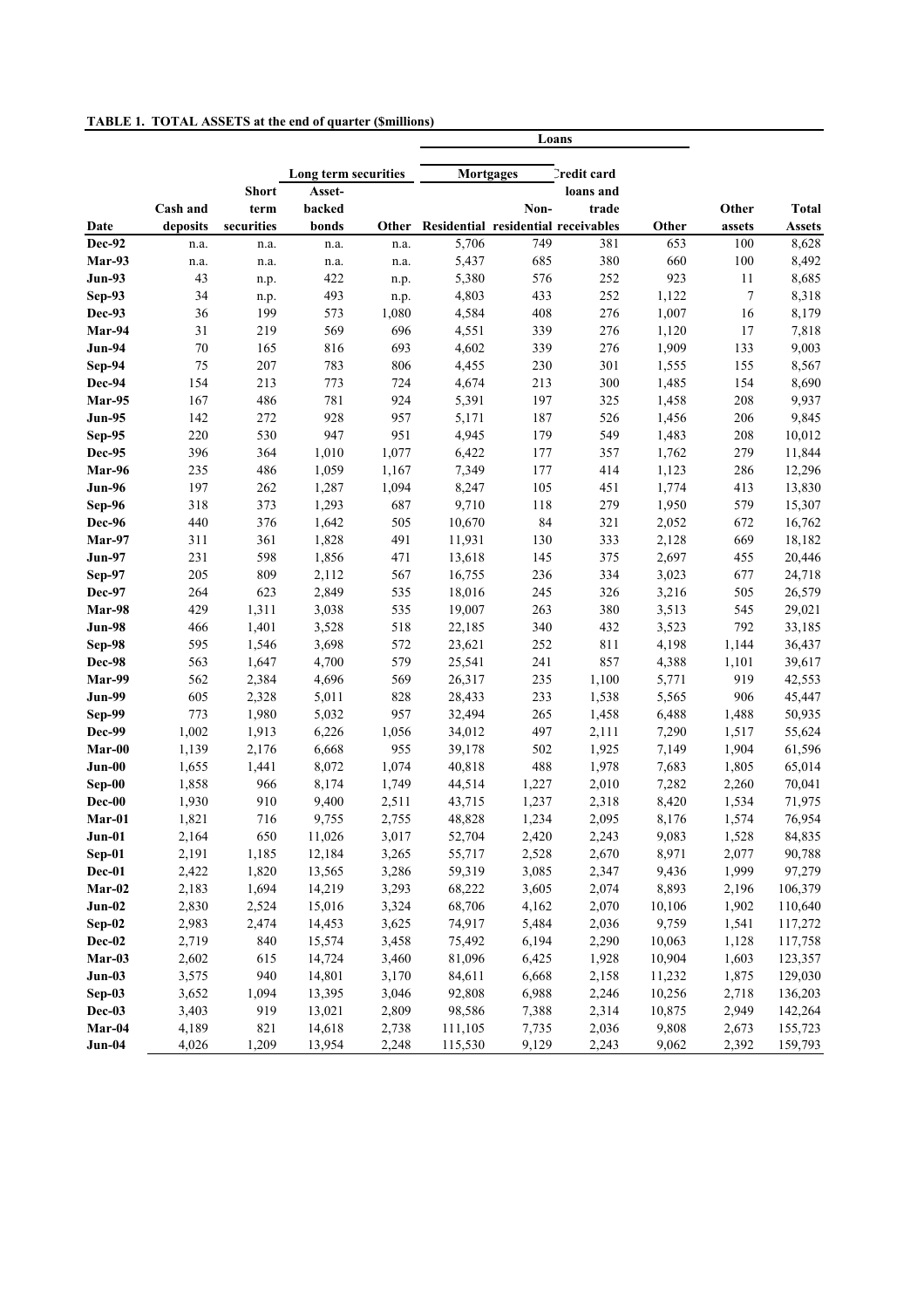|               | <b>Asset backed securities</b> |                   |           |                |          |                          |                    |
|---------------|--------------------------------|-------------------|-----------|----------------|----------|--------------------------|--------------------|
|               | <b>Issued in Australia</b>     |                   |           |                |          |                          |                    |
|               | <b>Issued</b>                  |                   |           | Loans and      |          | <b>Other Liabilities</b> | <b>Total</b>       |
| Date          | overseas                       | <b>Short term</b> | Long term | placements     | Resident | Non-resident             | <b>Liabilities</b> |
| Dec-92        | 133                            | 1,344             | 6,747     | n.a.           | n.a.     | n.a.                     | 8,628              |
| Mar-93        | 126                            | 1,346             | 6,613     | 166            | 241      | n.a.                     | 8,492              |
| <b>Jun-93</b> | n.p.                           | 926               | 6,488     | 179            | n.p.     | n.a.                     | 8,685              |
| Sep-93        | 894                            | 1,144             | 5,940     | 221            | 119      | n.a.                     | 8,318              |
| Dec-93        | 992                            | 1,305             | 5,595     | 223            | 64       | n.a.                     | 8,179              |
| Mar-94        | 692                            | 1,197             | 5,666     | 170            | 93       | n.a.                     | 7,818              |
| <b>Jun-94</b> | 863                            | 1,410             | 6,377     | 229            | 124      | n.a.                     | 9,003              |
| Sep-94        | 1,190                          | 905               | 6,210     | 174            | 88       | n.a.                     | 8,567              |
| Dec-94        | 1,215                          | 979               | 6,073     | 324            | 99       | n.a.                     | 8,690              |
| Mar-95        | 1,363                          | 1,077             | 6,809     | 563            | 125      | n.a.                     | 9,937              |
| <b>Jun-95</b> | 1,401                          | 1,091             | 7,228     | 29             | 96       | n.a.                     | 9,845              |
| Sep-95        | 1,214                          | 1,646             | 7,030     | 3              | 119      | n.a.                     | 10,012             |
| Dec-95        | 1,322                          | 1,720             | 8,469     | $\overline{4}$ | 329      | n.a.                     | 11,844             |
| Mar-96        | 1,143                          | 2,065             | 8,442     | 270            | n.p.     | n.p.                     | 12,296             |
| Jun-96        | 1,667                          | 2,053             | 9,360     | n.p.           | n.p.     | n.p.                     | 13,830             |
| Sep-96        | 1,140                          | 2,739             | 10,550    | n.p.           | n.p.     | n.p.                     | 15,307             |
| Dec-96        | 1,183                          | 2,974             | 11,645    | 422            | n.p.     | n.p.                     | 16,762             |
| Mar-97        | 2,168                          | 3,217             | 12,177    | n.p.           | n.p.     | n.p.                     | 18,182             |
| <b>Jun-97</b> | 2,158                          | 4,018             | 13,605    | 249            | n.p.     | n.p.                     | 20,446             |
| Sep-97        | 2,908                          | 4,977             | 16,192    | n.p.           | n.p.     | n.p.                     | 24,718             |
| Dec-97        | 4,304                          | 5,112             | 16,344    | n.p.           | n.p.     | n.p.                     | 26,579             |
| Mar-98        | 5,034                          | 6,120             | 16,163    | 419            | n.p.     | n.p.                     | 29,021             |
| <b>Jun-98</b> | 7,179                          | 6,367             | 17,694    | 1,044          | 306      | 595                      | 33,185             |
| Sep-98        | 8,644                          | 6,706             | 17,701    | 1,498          | 482      | 1,406                    | 36,437             |
| Dec-98        | 8,864                          | 9,205             | 17,514    | 1,785          | n.p.     | n.p.                     | 39,617             |
| Mar-99        | 8,959                          | 8,561             | 18,765    | 1,040          | 510      | 4,718                    | 42,553             |
| <b>Jun-99</b> | 10,855                         | 10,004            | 18,954    | 1,208          | 682      | 3,744                    | 45,447             |
| Sep-99        | 13,989                         | 10,307            | 21,412    | 1,031          | 740      | 3,456                    | 50,935             |
| Dec-99        | 14,657                         | 10,989            | 23,435    | 1,227          | 1,196    | 4,120                    | 55,624             |
| Mar-00        | 17,590                         | 10,848            | 25,163    | 758            | 1,331    | 5,906                    | 61,596             |
| Jun-00        | 20,064                         | 9,869             | 24,493    | 1,813          | 1,998    | 6,777                    | 65,014             |
| Sep-00        | 21,894                         | 11,745            | 26,021    | 2,181          | 2,783    | 5,417                    | 70,041             |
| $Dec-00$      | 20,563                         | 14,907            | 27,321    | 2,072          | 2,990    | 4,122                    | 71,975             |
| Mar-01        | 22,938                         | 14,159            | 29,044    | 2,579          | 2,825    | 5,409                    | 76,954             |
| Jun-01        | 28,689                         | 15,045            | 30,373    | 1,368          | 3,287    | 6,073                    | 84,835             |
| Sep-01        | 31,003                         | 16,678            | 32,245    | 1,870          | 3,125    | 5,868                    | 90,788             |
| Dec-01        | 29,985                         | 19,209            | 36,023    | 1,787          | 3,438    | 6,837                    | 97,279             |
| Mar-02        | 34,019                         | 18,364            | 40,659    | 2,338          | 3,553    | 7,450                    | 106,383            |
| $Jun-02$      | 33,637                         | 19,798            | 42,329    | 1,537          | 4,881    | 8,458                    | 110,640            |
| $Sep-02$      | 35,764                         | 18,551            | 47,124    | 1,817          | 5,031    | 8,985                    | 117,272            |
| $Dec-02$      | 37,186                         | 16,513            | 49,212    | 1,981          | 4,390    | 8,466                    | 117,758            |
| Mar-03        | 41,131                         | 19,335            | 51,447    | 1,251          | 4,828    | 5,365                    | 123,357            |
| $Jun-03$      | 43,101                         | 19,860            | 51,645    | 1,996          | 5,557    | 6,871                    | 129,030            |
| $Sep-03$      | 46,362                         | 20,263            | 55,877    | 1,616          | 6,069    | 6,016                    | 136,203            |
| Dec-03        | 45,952                         | 20,929            | 59,329    | 2,170          | 7,287    | 6,597                    | 142,264            |
| Mar-04        | 56,025                         | 21,958            | 60,457    | 1,790          | 6,921    | 8,572                    | 155,723            |
| Jun-04        | 59,115                         | 22,461            | 62,896    | 2,006          | 5,966    | 7,349                    | 159,793            |
|               |                                |                   |           |                |          |                          |                    |

**TABLE 2. TOTAL LIABILITIES at the end of quarter (\$millions)**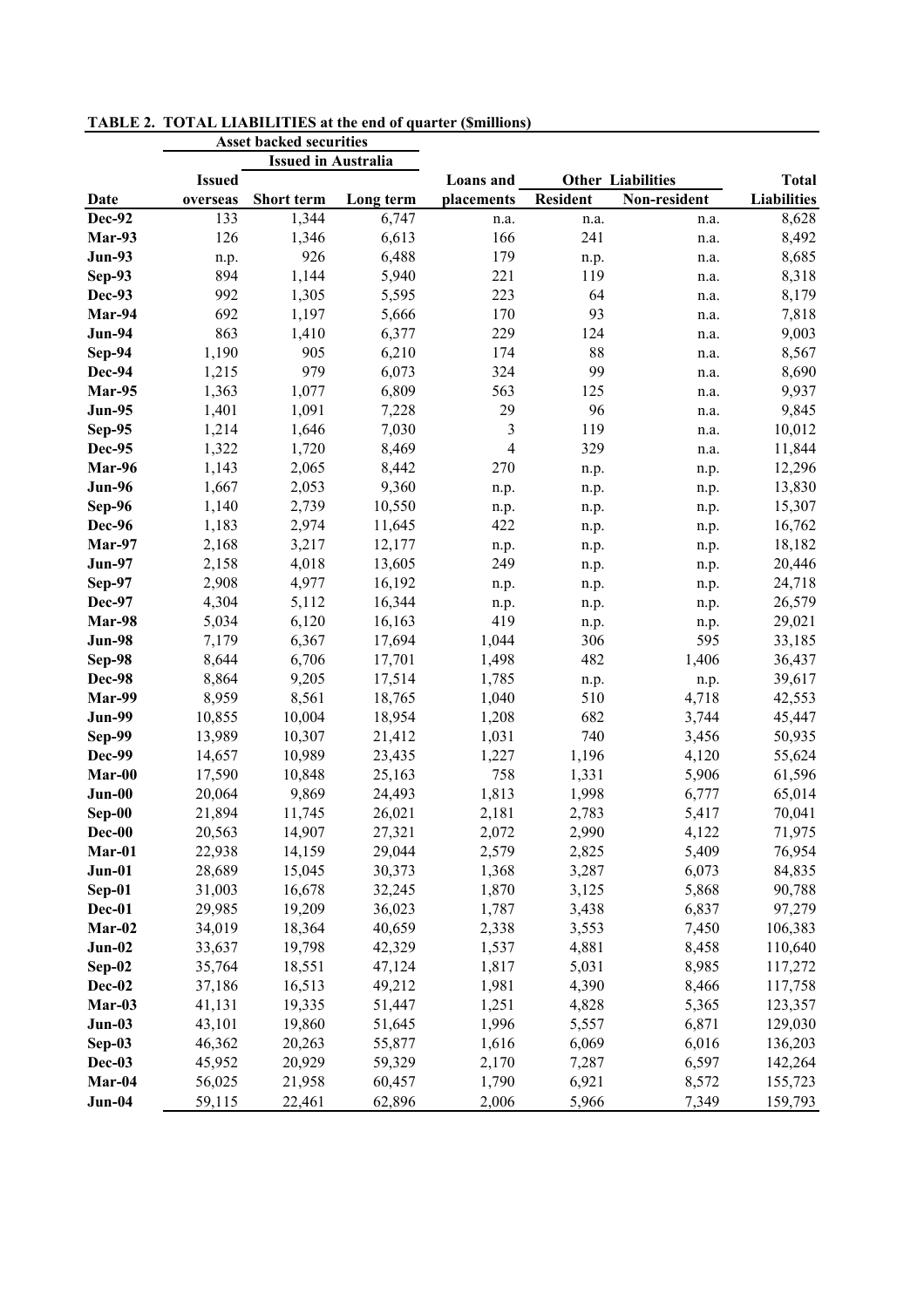| Table 3. TOTAL LOAN ASSETS split by loans to Households |  |
|---------------------------------------------------------|--|
| and Private Non-Financial Corporations - (Smillions)    |  |

|                   | Loans                      |                       |                         |                    |  |  |  |
|-------------------|----------------------------|-----------------------|-------------------------|--------------------|--|--|--|
|                   | <b>Loans To Households</b> |                       |                         |                    |  |  |  |
|                   |                            |                       | <b>Loans to Private</b> |                    |  |  |  |
|                   | <b>Residential</b>         | <b>Other Loans to</b> | <b>Non-Financial</b>    |                    |  |  |  |
| Date              | <b>Mortgages</b>           | Households (a)        | Corporations (a)        | <b>Total Loans</b> |  |  |  |
| Dec 92            | 5,706                      | 653                   | 749                     | 7,489              |  |  |  |
| Mar 93            | 5,437                      | 660                   | 685                     | 7,162              |  |  |  |
| Jun 93            | 5,380                      | 298                   | 576                     | 7,131              |  |  |  |
| <b>Sep 93</b>     | 4,803                      | 320                   | 433                     | 6,610              |  |  |  |
| Dec 93            | 4,584                      | 420                   | 408                     | 6,275              |  |  |  |
| Mar 94            | 4,551                      | 432                   | 339                     | 6,286              |  |  |  |
| <b>Jun 94</b>     | 4,602                      | 649                   | 339                     | 7,126              |  |  |  |
| <b>Sep 94</b>     | 4,455                      | 872                   | 230                     | 6,541              |  |  |  |
| <b>Dec 94</b>     | 4,674                      | 870                   | 213                     | 6,672              |  |  |  |
| <b>Mar 95</b>     | 5,391                      | 908                   | 197                     | 7,371              |  |  |  |
| Jun 95            | 5,171                      | 1,104                 | 187                     | 7,340              |  |  |  |
| Sep 95            | 4,945                      | 1,130                 | 179                     | 7,156              |  |  |  |
| Dec 95            | 6,422                      | 1,320                 | 177                     | 8,718              |  |  |  |
| <b>Mar 96</b>     | 7,349                      | 1,330                 | 177                     | 9,063              |  |  |  |
| Jun 96            | 8,247                      | 2,065                 | 105                     | 10,577             |  |  |  |
| Sep 96            | 9,710                      | 2,049                 | 118                     | 12,057             |  |  |  |
| <b>Dec 96</b>     | 10,670                     | 2,240                 | 84                      | 13,127             |  |  |  |
| Mar 97            | 11,931                     | 2,304                 | 130                     | 14,522             |  |  |  |
| Jun 97            | 13,618                     | 3,012                 | 145                     | 16,835             |  |  |  |
| <b>Sep 97</b>     | 16,755                     | 2,962                 | 236                     | 20,348             |  |  |  |
| <b>Dec 97</b>     | 18,016                     | 3,533                 | 245                     | 21,803             |  |  |  |
| <b>Mar 98</b>     | 19,007                     | 3,888                 | 263                     | 23,163             |  |  |  |
| Jun 98            | 22,185                     | 3,772                 | 340                     | 26,480             |  |  |  |
| Sep 98            | 23,621                     | 1,794                 | 2,463                   | 28,992             |  |  |  |
| <b>Dec 98</b>     | 25,541                     | 1,606                 | 2,746                   | 31,146             |  |  |  |
| Mar 99            | 26,317                     | 2,006                 | 3,404                   | 33,521             |  |  |  |
| Jun 99            | 28,433                     | 2,188                 | 3,621                   | 35,872             |  |  |  |
| <b>Sep 99</b>     | 32,494                     | 2,159                 | 4,127                   | 40,867             |  |  |  |
| Dec 99            | 34,012                     | 2,774                 | 4,783                   | 44,053             |  |  |  |
| Mar 00            | 39,178                     | 2,823                 | 4,191                   | 48,899             |  |  |  |
| Jun 00            | 40,818                     | 3,280                 | 4,835                   | 51,189             |  |  |  |
| Sep 00            | 44,514                     | 2,255                 | 5,586                   | 55,112             |  |  |  |
| Dec 00            | 43,715                     | 2,446                 | 6,292                   | 56,021             |  |  |  |
| Mar 01            | 48,828                     | 2,693                 | 5,997                   | 60,664             |  |  |  |
| <b>Jun 01</b>     | 52,704                     | 2,692                 | 7,660                   | 66,988             |  |  |  |
| Sep 01            | 55,717                     | 2,538                 | 7,848                   | 70,278             |  |  |  |
| Dec 01            | 59,319                     | 2,409                 | 8,654                   | 74,461             |  |  |  |
| Mar <sub>02</sub> | 68,222                     | 2,425                 | 8,938                   | 83,045             |  |  |  |
| <b>Jun 02</b>     | 68,706                     | 2,696                 | 9,404                   | 85,700             |  |  |  |
| Sep 02            | 74,917                     | 2,762                 | 10,795                  | 92,657             |  |  |  |
| Dec 02            | 75,492                     | 1,985                 | 12,004                  | 94,441             |  |  |  |
| Mar <sub>03</sub> | 81,096                     | 2,980                 | 12,153                  | 100,718            |  |  |  |
| <b>Jun 03</b>     | 84,611                     | 3,482                 | 12,096                  | 105,418            |  |  |  |
| Sep 03            | 92,808                     | 4,497                 | 12,070                  | 112,945            |  |  |  |
| Dec 03            | 98,586                     | 4,550                 | 12,796                  | 119,883            |  |  |  |
| Mar 04            | 111,105                    | 4,522                 | 12,189                  | 131,193            |  |  |  |
| <b>Jun 04</b>     | 115,530                    | 4,194                 | 12,901                  | 136,581            |  |  |  |

(a) Break in series at September 1998 due to change in collection form design.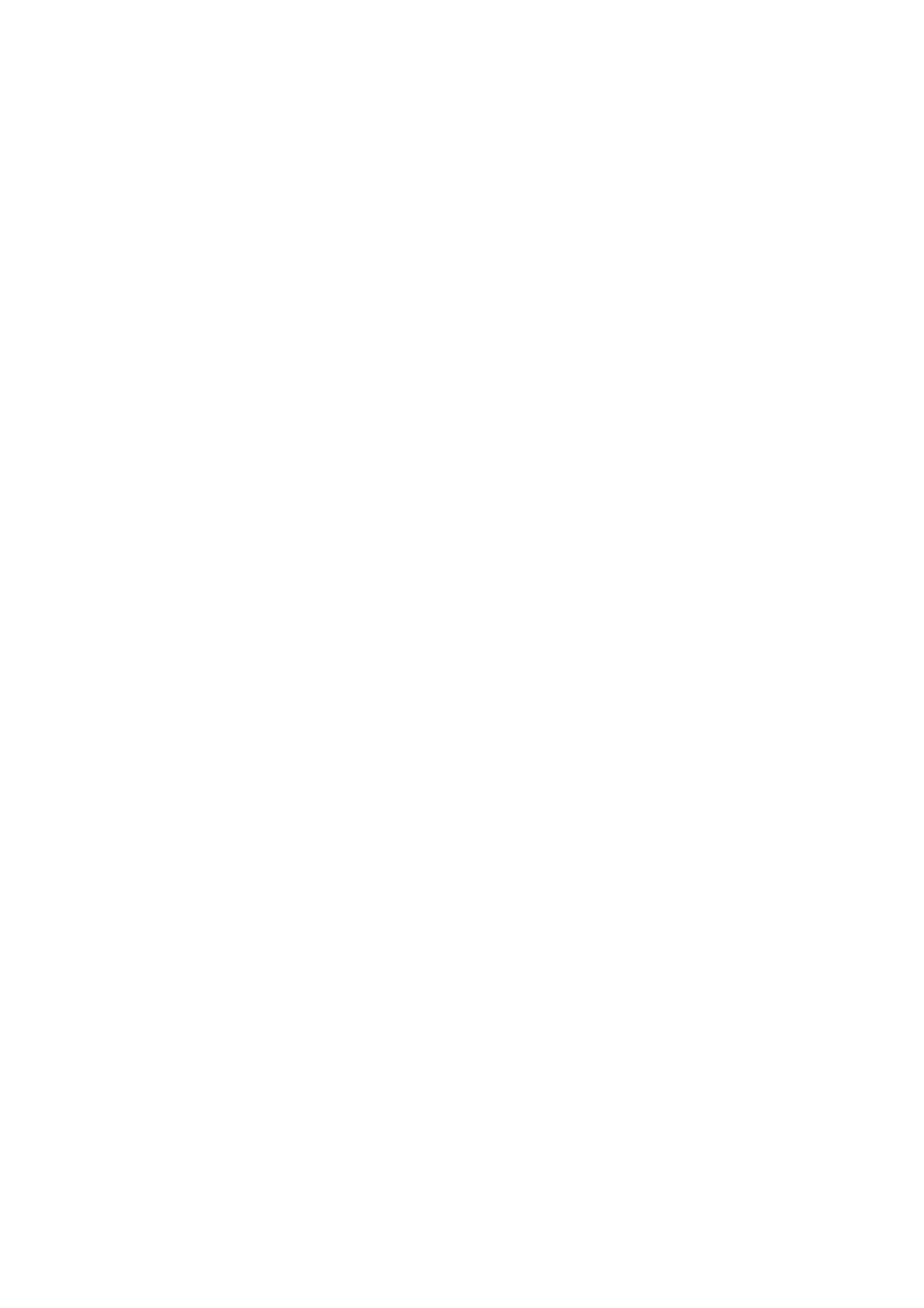### **AUSTRALIAN SECURITISERS (Issuers of asset backed securities)**

## **Explanatory Notes**

## **Introduction**

1. The securitisation process is a means of creating a liquid market for assets, such as mortgages and credit card loans, which are illiquid. In addition the process can be used to improve the liquidity of assets such as bonds.

2. In its simplest form a securitisation program can operate in the following way:

(a) The manager of the program arranges for the creation of a special purpose vehicle (SPV) which is usually a trust.

(b) The manager then arranges for the SPV to buy a specific pool of assets from a financial enterprise or arranges the creation of assets through credit assessment and loan approval processes by agents (called originators). The assets are usually reasonably homogeneous (eg. good-quality, fixed-term, fixed-rate mortgages) which should provide a steady income stream.

(c) The SPV finances the initial purchase of assets by using a line of credit (sometimes from a parent or associated company). The SPV then issues debt securities which can be short or long term in nature. Money raised from the issue is used to repay any line of credit and to purchase more assets to securitise. The investors receive the income and repayment of principal from the assets (via the SPV) over the lifetime of the securities. To ensure maximum marketability for the issue, managers usually arrange enhancement facilities (e.g. guaranteed credit lines, asset insurance, etc) and have the issue rated by at least one of the major rating agencies.

(d) The manager can arrange for the SPV to issue securities, provided there is a specific and separate pool of assets backing each issue.

3. For the purposes of these statistics, securitisers are those legal entities which issue short or long term debt securities, or both, using specifically selected assets to back them and generate the payment streams necessary to fulfil interest and principal requirements of investors.

4. A securitisation program must have:

(a) a specifically created SPV - usually a trust - which is resident in Australia and which is not required to provide data to the Australian Prudential Regulatory Authority (APRA) under the Financial Statistics (Collection of Data) Act.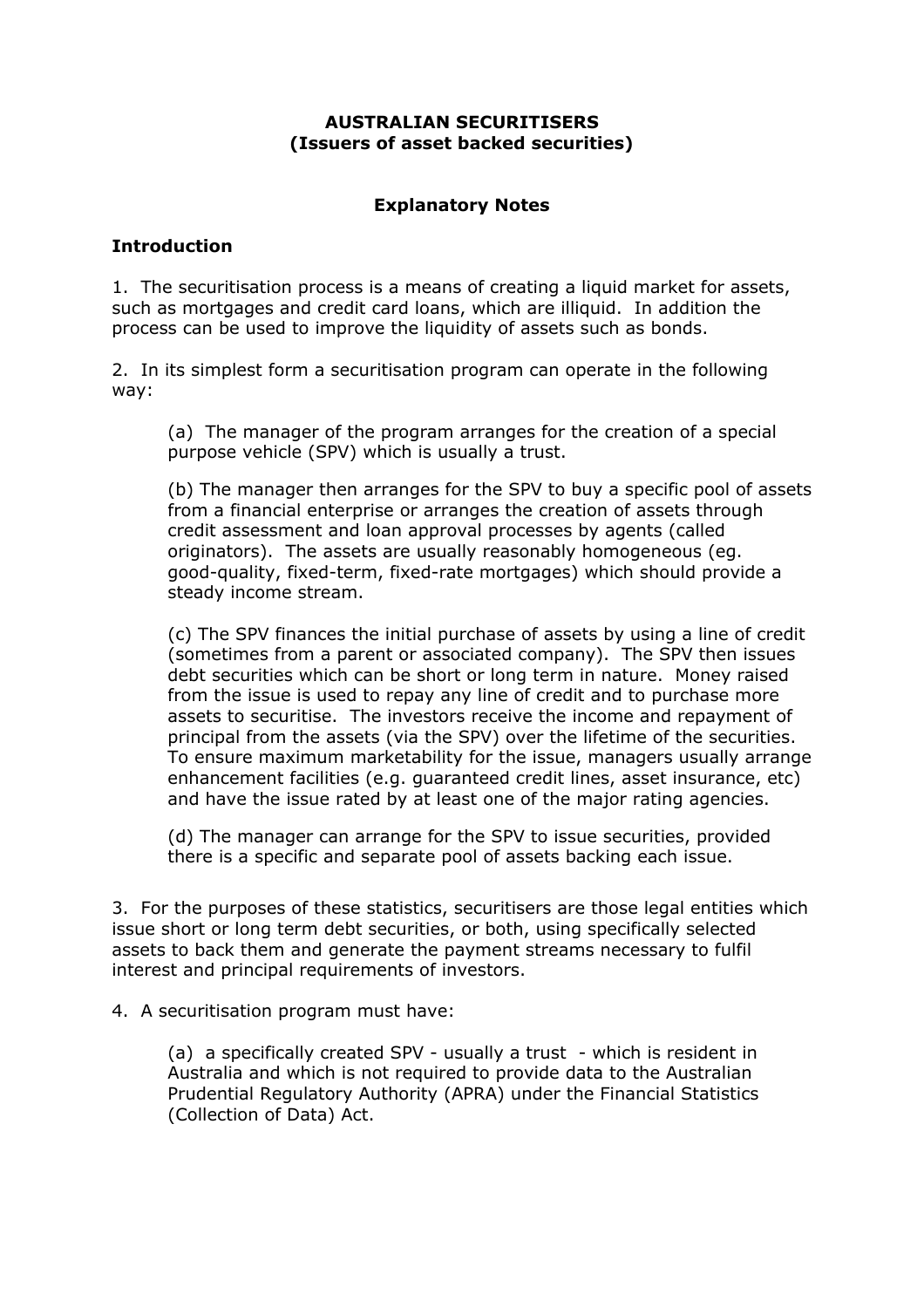(b) specifically selected assets (e.g. mortgages, receivables, etc) backing its liabilities in the form of debt securities. In the case of mortgages, these may be on the balance sheet of the SPV or that of the originator. If the latter, the SPV will have a lien over them.

## **Classification**

5. Australian securitisers are classified to the *Financial Intermediaries n.e.c.*  subsector of the *Financial Accounts* (ABS Cat. No. 5232.0). The securities issued - asset-backed securities - are classified as either *Short-term debt securities* (subcategory*one-name paper*) or *Long-term debt securities* depending on their original term to maturity.

## **Scope**

6. The scope of these statistics is all resident SPVs which securitise any type of asset (including mortgages, credit-card receivables, lease receivables, short and long term debt securities) and which are not regulated or registered with APRA and therefore are not required to report to APRA under the Financial Statistics (Collection of Data) Act.

## **Coverage**

7. Coverage is limited to those SPVs which are independently rated by a recognised rating agency.

## **Basis of valuation and consolidation**

8. Data are at face of nominal values. Any holdings of asset backed securities issued by other programs within the same group have been eliminated on consolidation from both assets and liabilities aggregrates.

## **Definitions and descriptions of data items**

#### Assets:

9. *Cash & deposits* refers to all types of deposits (including those denominated in foreign currency) with Australian banks and all non-bank financial intermediaries such as merchant banks, finance companies and cash management trusts.

10. *Holdings of short term securities* refers to holdings of money market instruments. It includes securities such as certificates of deposit of Australian banks, bills of exchange and promissory notes.

11. *Holdings of asset backed bonds* refers to holdings of asset backed securities issued by securitisers outside the group.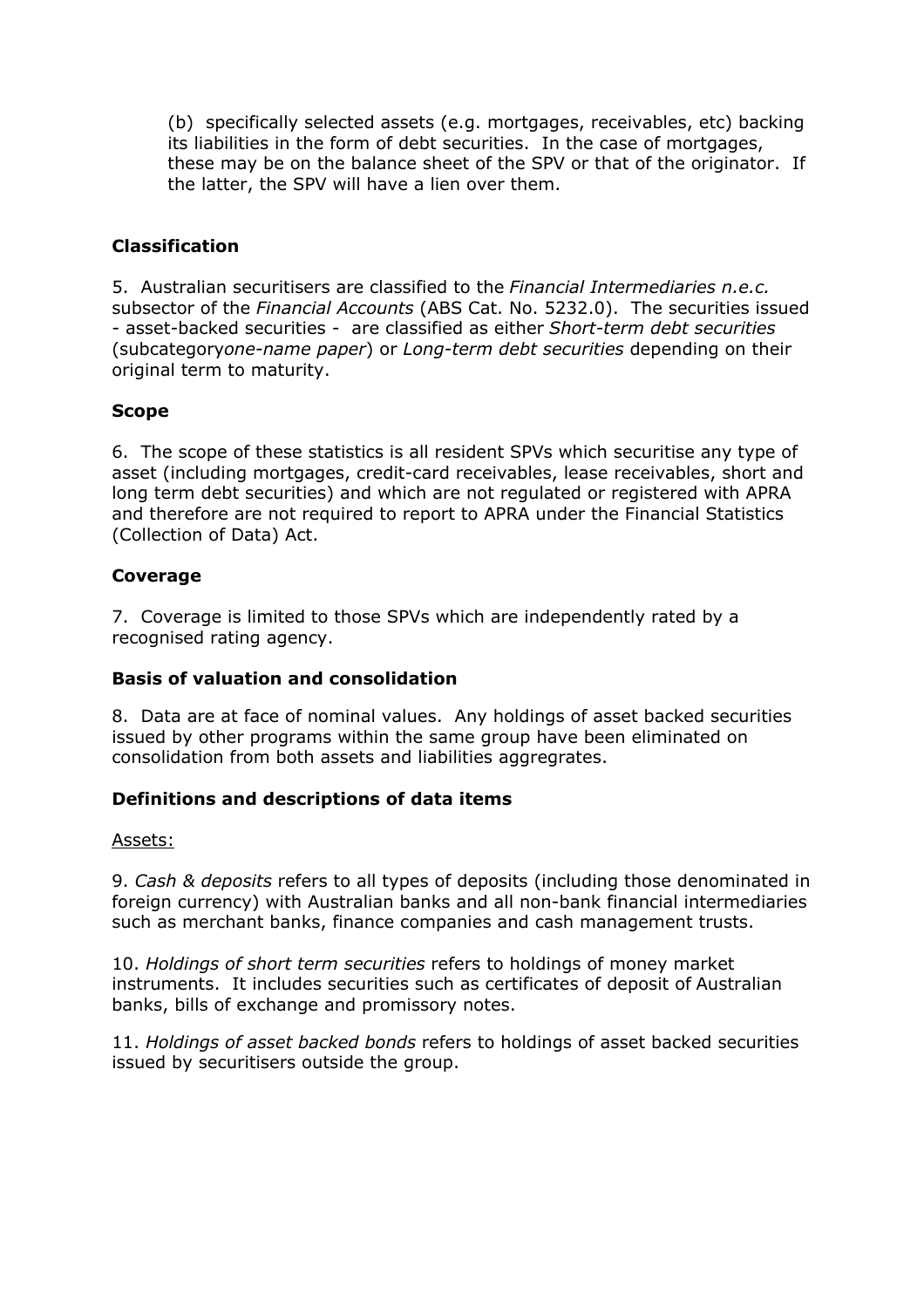12. *Holdings of other long term securities* refers to holdings of interest bearing securities, other than asset backed bonds, which have an original term to maturity greater than one year. It includes debentures, secured and unsecured notes and bonds.

13. *Other loans & placements* refers to all loans other than loans secured by mortgages and credit card loans. It includes operating lease and lease finance receivables and secured loans to originators.

14. *Other assets* refers to non-financial assets and sundry financial claims.

#### Liabilities:

15. *Asset backed securities issued in Australia, short term* refers to asset backed securities which have an original term to maturity of one year or less.

16. *Asset backed securities issued in Australia, long term* refers to asset backed securities which have an original term to maturity of more than one year.

17. *Loans and placements* refers to loans and advances from Australian banks, non-bank financial intermediaries (eg. money market corporations), and from other sources such as related companies.

18. *Other liabilities,resident* refers to other sundry amounts payable.

19. *Other liabilities, non-resident* refers mainly to repatriated loans from offshore entities.

#### **Related publications**

20. Users may wish to refer to the following publications which are available on request:

*Australian National Accounts, Financial Accounts* (Cat. No. 5232.0) --- issued quarterly.

*Managed Funds: Australia* (Cat. No. 5655.0) --- issued quarterly.

Current publications produced by the ABS are listed in the *Catalogue of Publications and Products, Australia* (Cat. No. 1101.0). The ABS also issues, on Tuesdays and Fridays, a *Publications Advice* (Cat. No. 1105.0) which lists publications to be released in the next few days. The Catalogue and Publications Advice are available from any ABS office.

#### **Symbols and other usages**

21. n.a. not available n.p. not publishable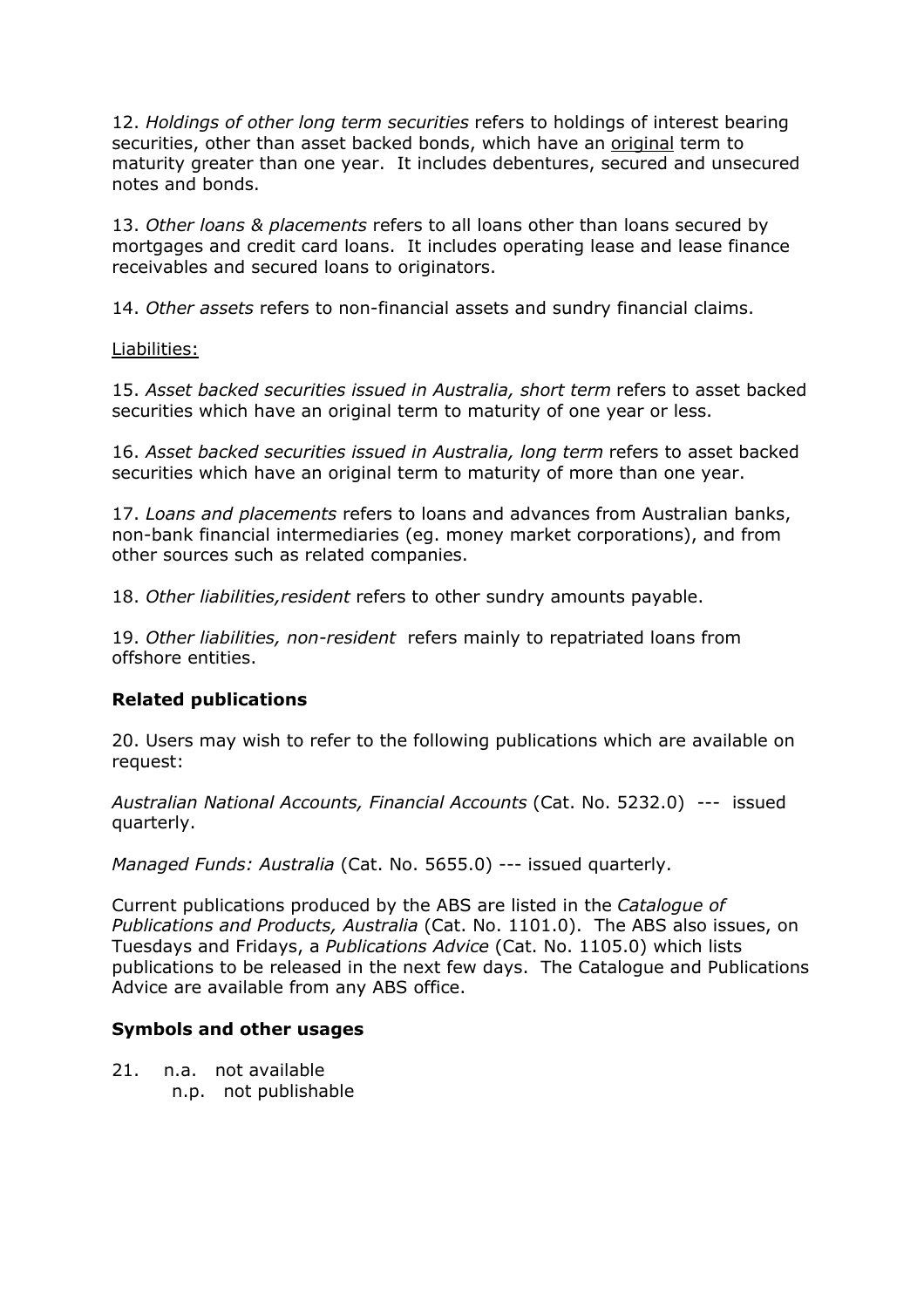Where figures have been rounded, discrepancies may occur between sums of the component items and totals.